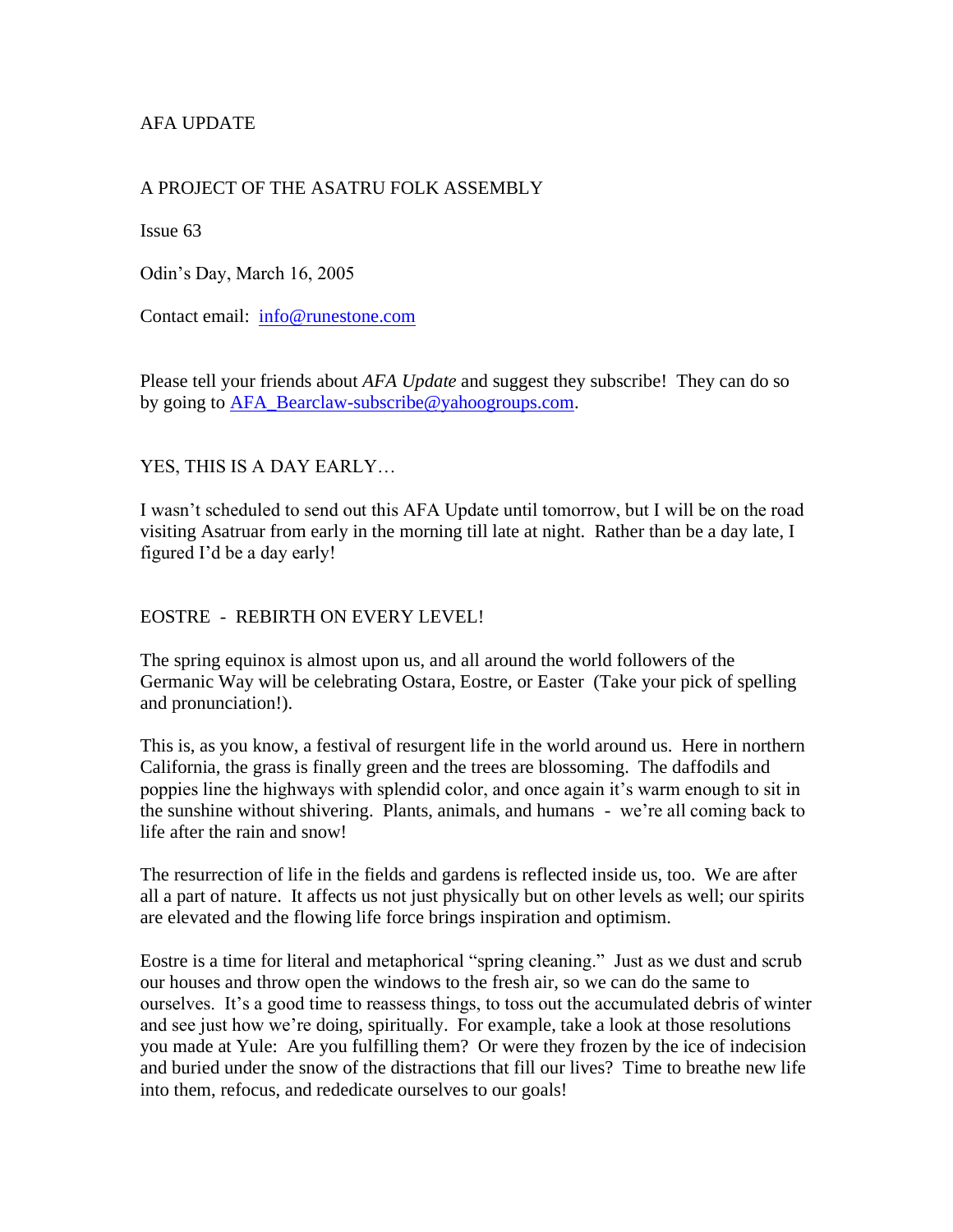Rebirth can also happen to entire peoples. Consider the Saxons, whose Goddess we honor at this season. Let this Eostre be another step in the reawakening of not only the Saxons, but by extension of all the Germanic nations and indeed all the kindred peoples of Europe.

Certainly the Saxons have been battered through the centuries! Charlemagne murdered them by the thousands and pressed them to accept Christianity. Despite this, or even because of it, he is declared a hero in modern Europe. The term "WASP," or "White Anglo-Saxon Protestant" is almost always used as an insult. Even a recent film on King Arthur went out of its way to draw the Saxons as dirty, cruel, and dishonorable - the stereotypical Nazis of their day, complete with blond crew cuts and an authoritarian attitude. To those who are prejudiced against us, the Saxons represent us all.

Let us then, honor the Saxons and all our Germanic peoples at Eostre. Let life surge through the fields and through our souls, let our people awaken, let the Springtime of the North be upon us!

## CELEBRATE EOSTRE WITH THE AFA!

We'd like to invite our readers to celebrate Eostre with us in Sacramento:

On Saturday, March  $19<sup>th</sup>$ , we will celebrate the return of life to the world with the waning of winter as we honor the Saxon Goddess of the dawn and springtime.

Be with us as we offer three horns - one to the Holy Powers, one to the Ancestors, and one to the Folk - and give our praise to Eostre.

We will have plenty of activities for the children, of course. I'll be speaking on the topic of "Rebirth on a Personal and Folk Level."

Anyone living within driving distance of Sacramento who would like to attend these events can contact us at  $afa@lanset.com$  to receive more information.

## OSTARA IN GERMANIC MYTHOLOGY

"Ostara, or Austara, must have thus been a deity of the radiant morning, of the ascending light, a joyous manifestation bringing prosperity, the ideal of which was utilized for the resurrection festival of the Christian God. Fires of rejoicing were lit at Easter and according to persistent popular belief the sun makes three leaps of joy in the early morning of the first day of Easter, holding a dance of delight just as it rises. Water which is drawn on Easter morning is, like that of Christmas, sacred and healing. Here also, pagan ideas seem to have passed over to principal Christian festivals."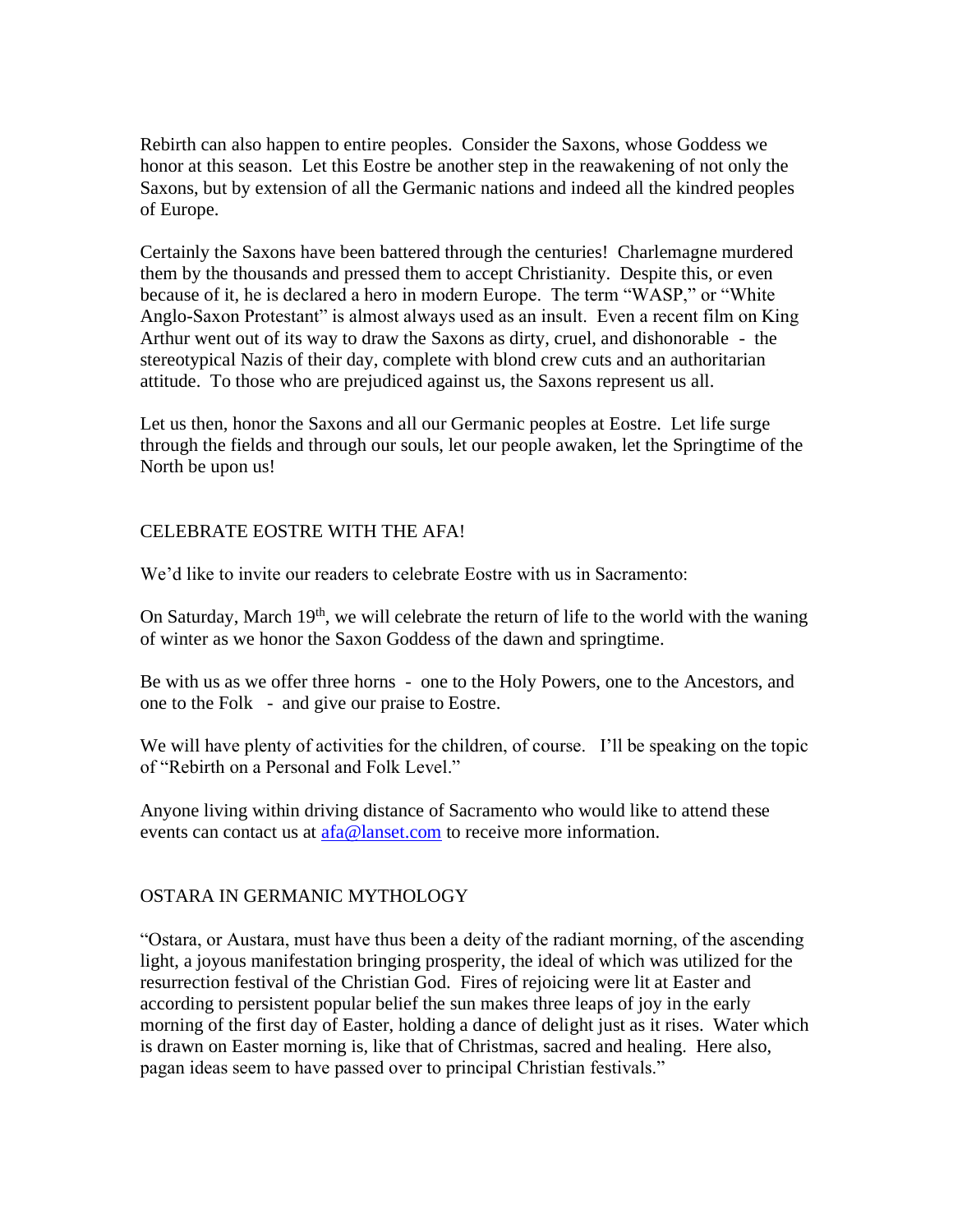- From the book Germanic Mythology by Jakob Grimm, available from the Asatru Folk Assembly's web site - [http://runestone.org.](http://runestone.org/)

# RUNE AND LORE CLASSES

The AFA sponsors twice-monthly classes on the runes and on Eddic lore in the Sacramento area. Anyone interested in attending can contact us at  $afa@lanset.com$ .

# ANCIENT CHARIOT BURIAL DISCOVERED IN ENGLAND

An important tribal leader in what is now West Yorkshire died some 2,400 years ago. His grave was a place for public veneration for 500 years after his death. He seems to have been a person of importance in the struggle against the Roman Empire, and his burial site may have become significantly associated with his nation's identity.

See more at [http://news.bbc.co.uk/2/hi/uk\\_news/england/west\\_yorkshire/4333705.stm](http://news.bbc.co.uk/2/hi/uk_news/england/west_yorkshire/4333705.stm)

# OETZI THE ICEMAN CONTINUES TO TELL US OF THE PAST

Oetzi, as the man found high in the Alps in 1991 came to be called, is still revealing his secrets. One recent theory is that he was a political leader, toppled by younger competitors in a power struggle some 5,300 years ago - the blood of four men were found on his clothes.

But now there are rumors of a curse associated with his body… <http://www.swissinfo.org/sen/Swissinfo.html?siteSect=105&sid=5543384>

## DONATIONS!

The Asatru Folk Assembly is a 501 c (3) religious organization, and donations to it are tax-deductible.

#### ODIN LIVES!

The groundbreaking radio program Odin Lives! is broadcast every Thursday night at 8 PM Eastern Time on a frequency of 7.415 MHz. This broadcast is repeated the next Tuesday morning at 12:15 AM on the same frequency. You can learn more by going to their web site at [http://www.odinlives.org.](http://www.odinlives.org/)